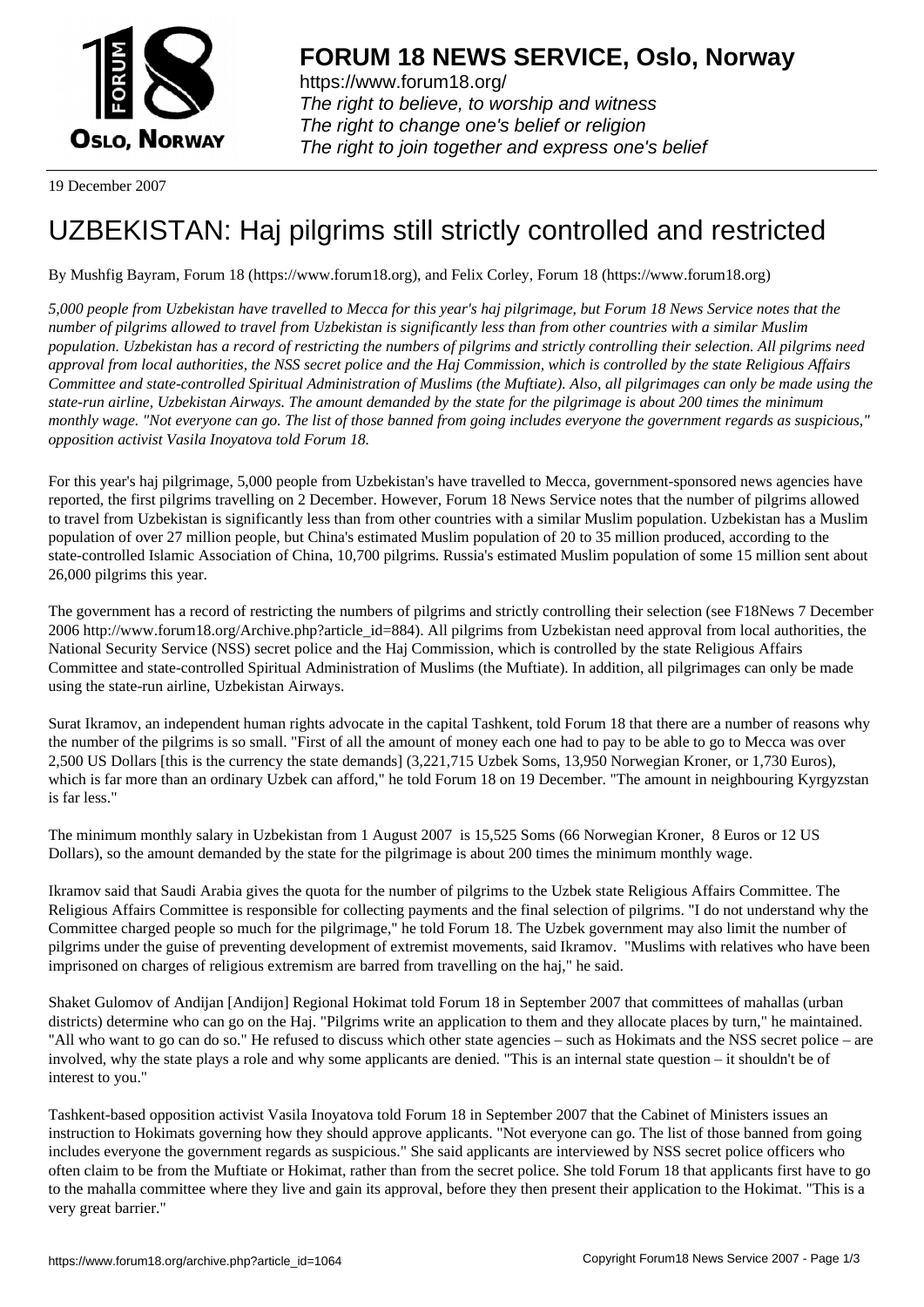Mahalla committees are the lowest level of state authority, corresponding to a city district, and are a key instrument in Uzbekistan's restrictions on its citizens' freedom of thought, conscience and belief (see F18News 1 December 2005 http://www.forum18.org/Archive.php?article\_id=698).

An official of Samarkand [Samarqand] Regional Muftiate who preferred not to be named told Forum 18 in September 2007 that individuals wishing to go on the Haj must write an application to the local Hokimat and bring it in person. The application is then examined by the Hokimat, which decides if the applicant can go or not. Each Hokimat has a commission that deals with the haj. "They have to decide if the person can afford it – if it is better for them to feed their family than go on the haj." Applicants also need to prove that they are medically fit. The official claimed there were no serious restrictions on numbers. "If 500 people all apply in one place, of course they can't all go," he told Forum 18.

The official said Hokimat commissions are generally made up of 18 to 20 people. "They are educated people, not just state officials. Eight are from the Muftiate, and there are officials from mahalla committees, the Hokimat, the NSS [secret police] and the police. Each year the composition is slightly different."

The Samarkand Muftiate official added that permission is given in a similar way for Muslims who want to go to Mecca outside the haj season on the umra (sometimes called the "minor pilgrimage"). "The applicant writes to the district commission – it's the same commission." He said the state helps umra pilgrims gain their visa for Saudi Arabia.

Inoyatova confirmed that the procedure for umra pilgrims is the same as for the haj. Strict control of the selection of haj pilgrims has also been imposed in previous years (see F18News 7 December 2006 http://www.forum18.org/Archive.php?article\_id=884).

Forum 18 called the Religious Affairs Committee on 19 December to discuss the Haj pilgrimage. The official who answered the phone directed the call to Zulhaydar Sultanov, the official in charge of haj issues. As soon as he heard the name of Forum 18 he said he could not hear well, and put the phone down.

In the north-western region of Karakalpakstan [Qorakalpoghiston] the authorities reportedly banned Muslims under the age of 40 from taking part. This continues policies against younger pilgrims followed throughout Uzbekistan in previous years (see F18News 7 December 2006 http://www.forum18.org/Archive.php?article\_id=884). Karakalpakstan has the severest restrictions on freedom of thought, conscience and belief of any part of Uzbekstan, all non-state controlled Muslim and non-Russian Orthodox religious activity being illegal and a criminal offence.

Uznews, an independent news service, reported on 5 December that only 74 out of 112 applicants to the Religious Affairs Committee of Karakalpakstan could go on the haj pilgrimage. It cited a man who complained of being rejected because he was under the age of 40. He says he was told that the Council of Ministers had ruled that no-one under the age of 40 could go on the haj. Forum 18 has been unable to establish the nature of this ban.

Uznews also quoted an elderly woman who complained that she was rejected because the organisers allegedly could not inform her in time what date she should have paid the fee as a result of "the bad telephone lines". Yet another elderly man complained that the maximum amount they can exchange at exchange bureaus in Uzbekistan is 1,000 US Dollars (1,289,430 Uzbek Soms, 5,585 Norwegian Kroner, or 695 Euros).

"We were given a special date and time when we could do a banking transfer from the Central Bank of Uzbekistan to exchange our money. When the time came the Karakalpak branch of the Central Bank refused the transfer of money, saying that they had a bad connection with the Central Bank in Tashkent", he says. The same man further complained that Karakalpakstan should have been allocated 307 places in the delegation, if one compares the population of the region with Uzbkeistan's population.

Forum 18 spoke to the Religious Affairs Committee of Karakalpakstan on 19 December. An official who identified himself as Abdurrakhmanov, the Deputy Head of the Committee, could not explain to Forum 18 why so few people had gone on the haj from the region. "Why don't you call later and ask the same question to Nurulla Jamolov, the Head of the Committee," he said.

An imam of a mosque in Samarkand told Forum 18 on 19 December that an age limit was not applied in Samarkand region. He also stated that pilgrims had this year been charged 2,500,000 Uzbek Soms (10,830 Norwegian Kroner, 1,350 Euros or 1,935 US Dollars). Ikramov also told Forum18 that he was not aware of any age limitation in Tashkent.

Telephones of the Muftiate in Tashkent were not answered on 19 December.

Within Central Asia, restrictions on the number of Muslim pilgrims allowed to go on the haj are tightest in Turkmenistan. As in many previous years, only 188 pilgrims were allowed to go this year, despite promises by very senior Turkmen government officials to foreign visitors in recent months that pilgrims would be allowed to go independently of the state-organised group which travels in one aeroplane (see F18News 14 December 2007 http://www.forum18.org/Archive.php?article\_id=1062). (END)